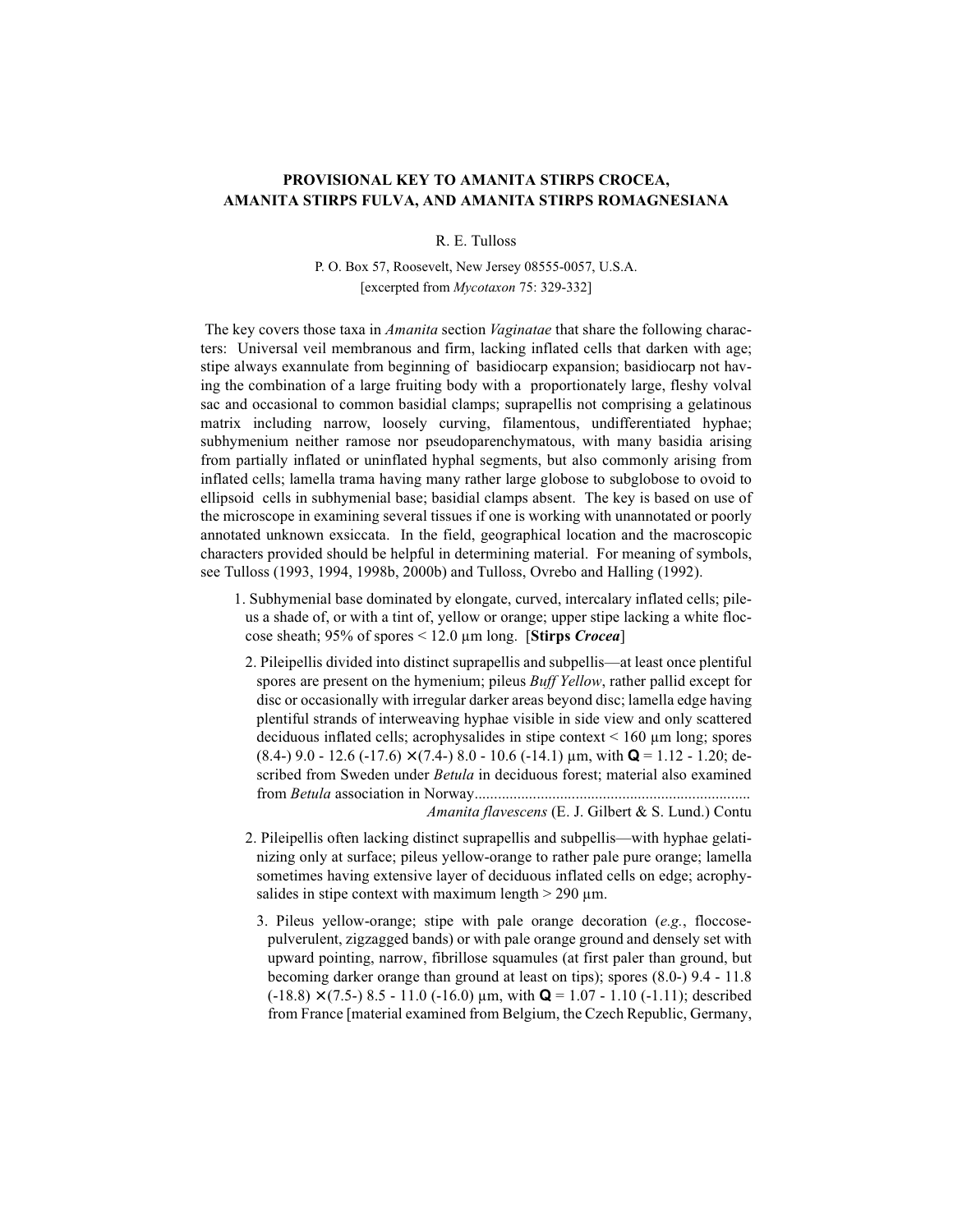the Netherlands, Sweden, and the U.K. in association with Alnus, Betula, *Amanita crocea* (Quél. *in* Bourd.) Singer

3. Pileus pale pure orange or with more yellow tint; stipe white or very pale, lacking contrasting fibrillose decoration; spores (6.2-) 8.9 - 12.2 (-18.1)  $\times$  (5.5-) 7.5  $-10.5$  (-13.2)  $\mu$ m, with **Q** = 1.12 - 1.16 (-1.22); described from France from deciduous forest; additional material examined from France and Italy in asso-

> Amanita subnudipes (Romagn.) Tulloss  $\equiv$  Amanita crocea var. subnudipes Romagn

- 1. Subhymenial base a combination of common to plentiful filamentous, undifferentiated hyphae and common, rather broad (e.g., ovoid or ellipsoid) inflated cells.
	- 4. Pileus marginal striations usually  $\leq 0.2R$ ; pileipellis up to 250 µm thick; 95% of specimens with  $Q \ge 1.12$ . [Stirps *Romagnesiana*]
		- 5. Pileus bright orange-tawny to brownish orange; saccate volva white; pileipellis fully gelatinized only at surface; spores  $(8.0-)$  9.4 - 12.8  $(-21) \times (7.2-)$  7.9 -11.4 (-17.0)  $\mu$ m, with  $\mathbf{Q} = (1.10 - 1.12 - 1.20)$ ; described from France from deciduous forest or mixed forest including *Picea abies* L.; additional material ex-

Amanita romagnesiana Tulloss  $\equiv A$ manita crocea var. aurantiofulva (E. J. Gilbert) Romagn.

5. Pileus dark brown to brown-black; saccate volva dirty white with plentiful pale leather-colored to orange-leather-colored spots; pileipellis having twothirds or more of thickness as gelatinized to partially gelatinized suprapellis; spores (10.0-) 10.5 - 13.0 (-14.0)  $\times$  (9.0-) 9.5 - 12.0 (-12.5)  $\mu$ m, with **Q** = 1.13; described from SW China from mixed forest including *Abies* and *Quercus* 

Amanita brunneofuliginea Zhu L. Yang

- 4. Pileus marginal striations usually  $> 0.2R$ ; pileipellis  $< 100 \mu m$  thick; 95% of specimens with  $Q \le 1.12$ . [Stirps *Fulva*]
	- 6. Pileus usually fulvous, sometimes pallid, sometimes fuscous over disc; pileipellis 55 - 80 µm thick, apparently lacking vascular hyphae;  $w_{cs} = 85 - 90$  $\mu$ m; w<sub>st</sub>-far = 90 - 95  $\mu$ m; spores (9.0-) 10.0 - 12.5 (-19.3) × (8.2-) 9.3 - 12.0  $(-15.5)$  µm, with  $Q = 1.05 - 1.08 (-1.09)$ ; described from Bavaria, Germany; material examined from Germany, Norway, Sweden, Switzerland, and U.K. in Amanita fulva (Schaeff.) Fr.
	- 6. Pileus usually dark brown to dark fulvous, often fuscous to nearly black over disc, at times paler or fulvous toward margin or (infrequently) overall; pileipellis 20 - 40 (-65?) µm thick, with locally common vascular hyphae;  $w_{cs} = 25$  -55 µm;  $w_{st}$ -far = 25 - 50 µm; spores (7.5-) 9.0 - 12.0 (-15.5)  $\times$  (6.5-) 8.4 - 11.2